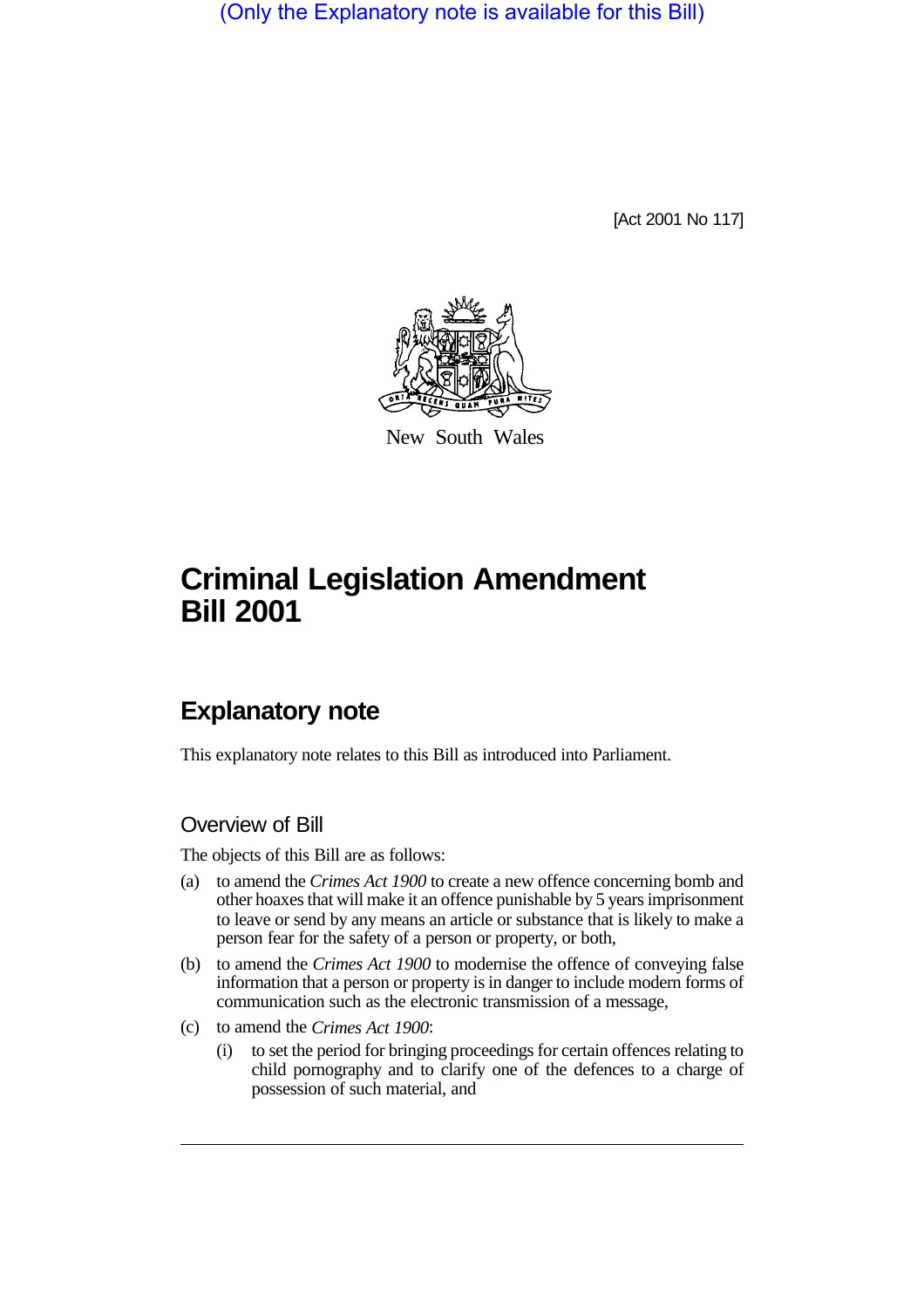Explanatory note

- (ii) to rationalise and reform offences relating to abduction and kidnapping, and
- (iii) to extend the duration of telephone interim apprehended violence orders in certain circumstances from 14 to 28 days,
- (d) to amend the *Crimes (Administration of Sentences) Act 1999* to require the Parole Board to consider the potential trauma to victims if a violent offender were to be released on the anniversary of his or her offence,
- (e) to amend the *Crimes (Sentencing Procedure) Act 1999* to confirm that the Court of Criminal Appeal has power and jurisdiction to give guideline judgments, to validate any judgments given previously and to make other minor amendments,
- (f) to amend the *Children (Community Service Orders) Act 1987* to bring certain aspects of the scheme relating to children's community service orders into line with the adult scheme,
- (g) to amend the *Children (Criminal Proceedings) Act 1987* to clarify and expand the offence of prohibiting the publication of the name of a child in relation to criminal proceedings,
- (h) to amend the *Criminal Appeal Act 1912*:
	- (i) to allow the Court of Criminal Appeal to quash or vary all sentences passed at a trial, not just the sentence being appealed against, and
	- (ii) to provide for a notice of intention to appeal, or a notice of intention to apply for leave to appeal, to be given to the Court of Criminal Appeal within 28 days of the conviction or sentence being appealed against (instead of notice of appeal or of application for leave to appeal),
- (i) to amend the *Criminal Procedure Act 1986*:
	- (i) to make available the full range of sentencing options to a Local Court when dealing with the offence of knowingly harbouring an escapee, and
	- (ii) to provide for back up and related offences to be dealt with in the court in which the person has been committed for trial unless it would not be in the interests of justice to do so,
- (j) to amend the *Drug Misuse and Trafficking Act 1985* to permit regulations to be made with respect to the cash sale of precursors and to remove a related provision from the *Poisons and Therapeutic Goods Regulation 1994*,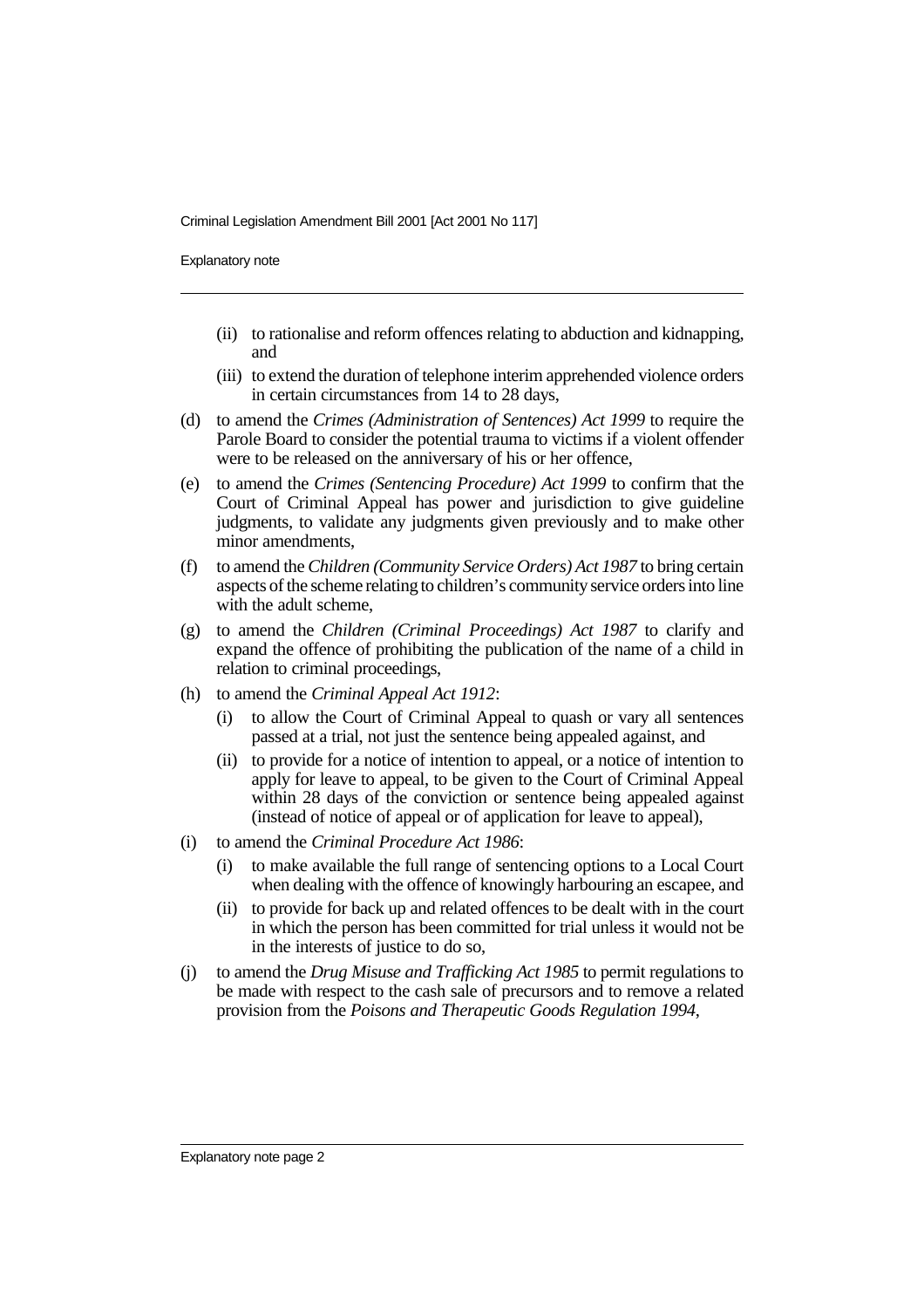Explanatory note

- (k) to amend the *Evidence (Children) Act 1987* to permit a child who is 16 or more years of age, but under 18 years of age:
	- (i) to give evidence of a recording of a previous representation if this was made at an interview when the child was under 16 years of age, and
	- (ii) to give evidence in certain proceedings by means of closed-circuit television facilities if the person was under 16 years of age when the charge to which the proceedings relate was laid,
- (l) to amend the *Summary Offences Act 1988* to permit a correctional officer to exercise the powers of arrest of a police officer in relation to an offence of possession of an offensive weapon or instrument in a place of detention,
- (m) to amend the *Young Offenders Act 1997* to permit an offence for possession of a small amount of cannabis to be dealt with under the Act in certain circumstances.

#### Outline of provisions

**Clause 1** sets out the name (also called the short title) of the proposed Act.

**Clause 2** provides for the commencement of the proposed Act.

**Clause 3** is a formal provision giving effect to the amendments to the *Children (Community Service Orders) Act 1987,* the *Children (Criminal Proceedings) Act 1987*, the *Crimes Act 1900*, the *Crimes (Administration of Sentences) Act 1999*, the *Crimes (Sentencing Procedure) Act 1999*, the *Criminal Appeal Act 1912*, the *Criminal Procedure Act 1986*, the *Drug Misuse and Trafficking Act 1985*, the *Evidence (Children) Act 1997*, the *Occupational Health and Safety Act 2000*, the *Poisons and Therapeutic Goods Regulation 1994*, the *Summary Offences Act 1988*, and the *Young Offenders Act 1997* set out in Schedules 1–13.

# **Schedule 1 Amendment of Children (Community Service Orders) Act 1987**

**Schedule 1 [5]** omits Part 5 of the Act, which makes it an offence to breach a children's community service order.

**Schedule 1 [3]** substitutes section 20 of the Act to allow the Director-General to increase the number of hours of community service work under a children's community service order if a person fails without reasonable excuse to comply with the order, and the breach is of a trivial nature or there are good reasons why the failure to comply should be dealt with by increasing the person's required number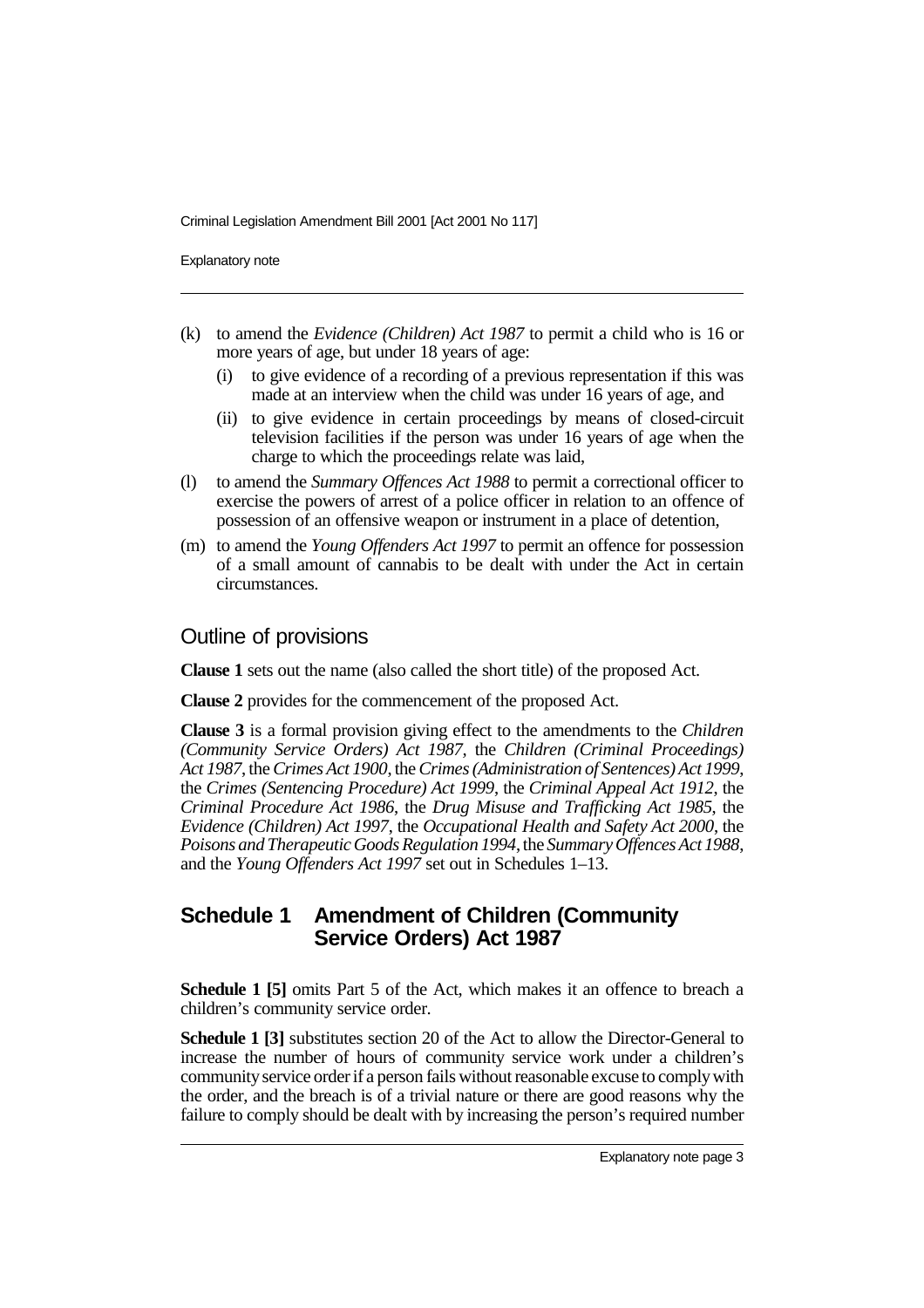Explanatory note

of hours. The Director-General is able to increase the hours to a maximum of 10 hours more than the required number of hours specified in the order. The person has a right to apply to the court that made the order for a review of any decision to increase the hours. Proposed section 20A deals with revocation of orders. It is based on the current provisions, but it enables the extension of an order even if the relevant maximum period of the order has expired.

**Schedule 1 [4]** substitutes section 21 of the Act to permit an application to be made by the assigned officer to revoke a children's community service order on the ground that the person who is the subject of the order has failed without reasonable excuse to comply with the order (including a failure to work the required number of hours within the relevant period). Currently, an application may only be made by the person in respect of whom the order was made or by the assigned officer on the grounds that it would (having regard to circumstances that have arisen since the relevant community service order was made) be in the interests of justice to revoke the order. An application cannot be made later than 1 month after the expiry of the relevant maximum period. Proposed section 21A provides that a court that revokes an order can deal with the person for the offence for which the order was originally made. A person whose order has been revoked and who is re-sentenced has the same rights of appeal as if the penalty had been imposed when the person was convicted of the offence. For the purposes only of determining an application for revocation of a children's community service order, the order is taken to be in force even if the relevant maximum period has expired.

**Schedule 1 [1]** and **[2]** make consequential amendments.

**Schedule 1 [6]** enables regulations to be made of a savings or transitional nature.

# **Schedule 2 Amendment of Children (Criminal Proceedings) Act 1987**

**Schedule 2 [1]** amends section 11 of the Act to clarify the existing prohibition on the publication or broadcast of the names of children connected with criminal proceedings. The amendment makes it clear that the prohibition covers the publication or broadcast of the name of a person who was a witness in criminal proceedings or to whom the proceedings relate, where the person was a child at the time of the offence to which the proceedings relate. The prohibition on publishing and broadcasting also extends to a person who is mentioned in criminal proceedings in relation to something that occurred when the person was a child and also to a person who was otherwise involved in criminal proceedings as a child.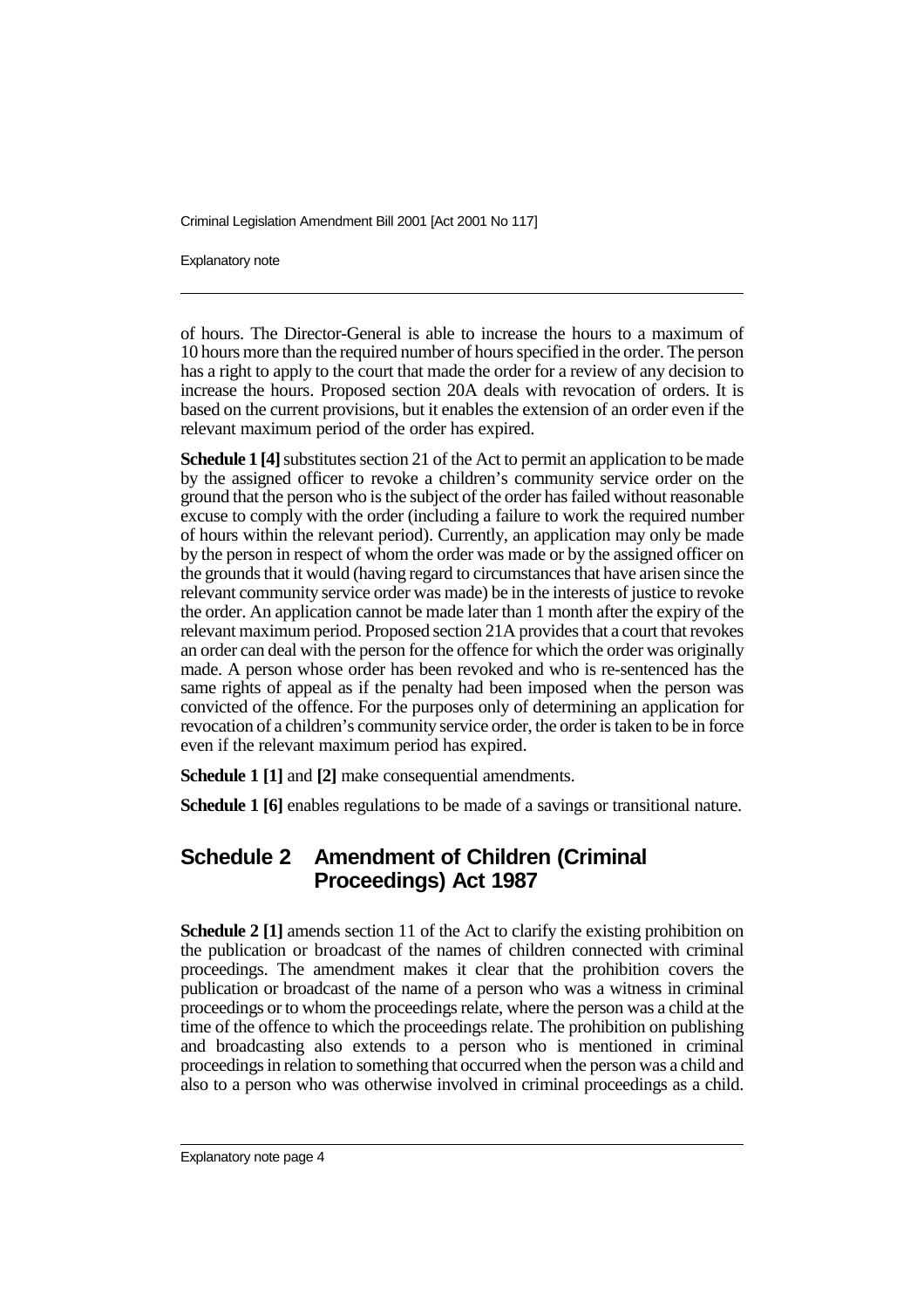Explanatory note

The prohibition applies both before and after the proceedings have been disposed of and even if the person is no longer a child. The existing exceptions to the prohibition remain, namely, where the person consents or where the court orders the name of an offender to be published in relation to a serious children's indictable offence.

**Schedule 2 [2]**–**[6]** make consequential amendments.

# **Schedule 3 Amendment of Crimes Act 1900**

#### **Revision of abduction offences**

The *Crimes Amendment (Gang and Vehicle Related Offences) Act 2001* inserted new section 85A into the *Crimes Act 1900*. The new section updated and modernised the offence of kidnapping. The proposed amendments complete the process of revising abduction offences.

**Schedule 3 [3]** repeals the current offences of abduction relating to the abduction of heiresses for marriage or other carnal purposes and of girls under the age of 16 years.

**Schedule 3 [3]** also inserts proposed section 87, which replaces the current section 91 relating to taking a child. The proposed section makes it an offence, without the consent of a person having parental responsibility for a child, to take or detain the child with the intention of removing or keeping the child from the lawful control of any person having parental responsibility for the child. The proposed section also makes it an offence to take or detain a child with the intention of stealing from the child. The proposed section will apply in respect of children under the age of 12 years. The maximum penalty for each offence is to be 10 years imprisonment (the same maximum penalty as may be imposed for the existing offence).

**Schedule 3 [1]**, **[2]** and **[4]** make consequential amendments that renumber provisions and insert new Division headings.

#### **Bomb and other hoaxes**

**Schedule 3 [5]** inserts into the *Crimes Act 1900* a new Part 3D relating to bomb and other hoaxes. The Part is made up of an offence of conveying false information that a person or property is in danger (proposed section 93IH) that was previously found in section 203 of the Act and a new offence of leaving or sending an article with intent to cause alarm (proposed section 93II). The offence previously found in section 203 has been updated to recognise modern forms of communication. While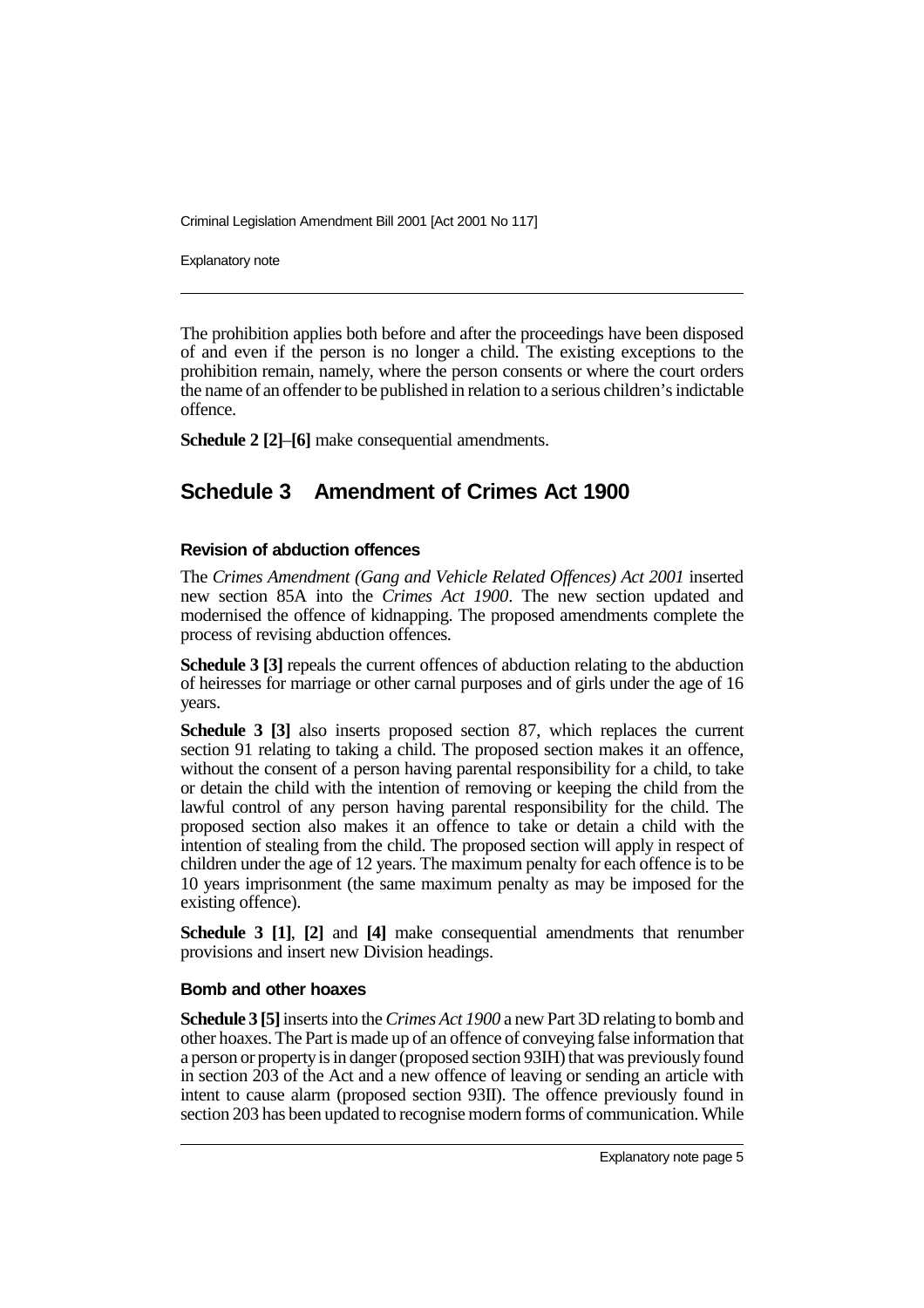Explanatory note

previously the offence dealt only with making a statement or sending a document, it now addresses any means of conveying false information (including transmitting an electronic message) that is likely to make a person fear for the safety of a person or of property, or both. A person is guilty of the new offence of leaving or sending an article with intent to cause alarm if that person leaves in any place or sends by any means a substance or article with the intention of inducing a false belief that the substance or article is likely to be a danger to the safety of a person or of property, or both. Each offence has a maximum penalty of imprisonment for 5 years.

**Schedule 3 [6]** makes a consequential amendment.

**Schedule 7 [10]** amends Table 1 of Schedule 1 to the *Criminal Procedure Act 1986* to permit the offences in Part 3D to be tried summarily.

#### **Telephone interim orders**

**Schedule 3 [7]** amends section 562H of the Act to permit a telephone interim apprehended violence order to be made for 28 days rather than 14 days, but only if the authorised justice making the order is satisfied that the Local Court closest to the place at which the application for the order is made is not sitting within the fourteen-day period following the making of the order, and the defendant (if present at the time the order is made) does not object to the making of the order for the extended period. The defendant, if present, is to be notified of his or her right to object to the making of the order for an extended period, and is to be notified at the time the order is served of the right to seek to have the period reduced or the terms of the order varied. The extended period may be reduced, or the conditions of the order varied, on application by the defendant to an authorised justice or a Local Court. The order is not to be reduced or varied unless notice of the application has been served on the Commissioner of Police. Notice of any such reduction or variation is to be served on the defendant, the protected person and the Commissioner of Police.

**Schedule 3 [8]** amends section 562H to remove a redundant definition.

#### **Child pornography**

**Schedule 3 [9]** amends section 578B of the Act to increase the amount of time for commencing a prosecution for possession of child pornography to 2 years from the date of the alleged offence. Currently proceedings must be commenced within 6 months after the date of the alleged offence.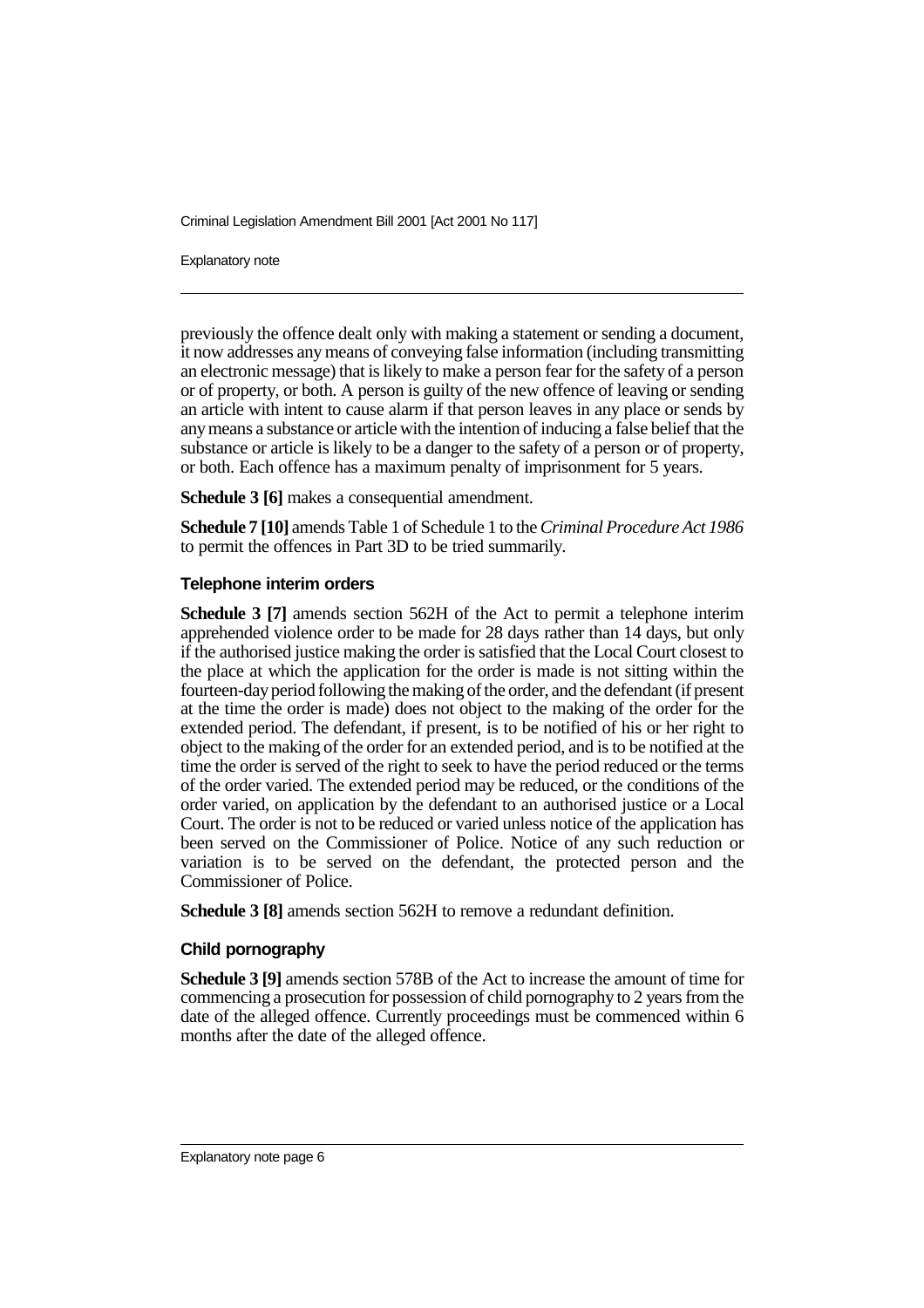Explanatory note

**Schedule 3 [10]** amends the defence to a charge of possession of child pornography found in section 578B (5) of the Act to prevent claims that a lack of knowledge of the meaning of RC classification is enough to gain the benefit of the defence. The amended defence requires that a person did not know, or could not reasonably be expected to have known, that the film, publication or computer game concerned is or contains pornographic material involving a child under 16.

**Schedule 3 [11]** amends section 578C of the Act to require that proceedings for publishing child pornography be commenced within 2 years from the date of the alleged offence.

# **Schedule 4 Amendment of Crimes (Administration of Sentences) Act 1999**

**Schedule 4** amends the Act to require the Parole Board, when determining a day on which to release a violent offender, to take into account the potential trauma to a victim and the victim's family if the offender is released on the anniversary of the commission of the offence against the victim. *Violent offender* is defined to mean an offender who is serving a sentence for an offence that involved violence against a person, including a sexual assault within the meaning of clause 6 of Schedule 1 to the *Victims Support and Rehabilitation Act 1996*. In the case of a non-serious offender that is to be released on parole, the Parole Board must release the offender within 7 days after the day on which the offender becomes eligible for parole (the *earliest parole date*) or if the order is made after the earliest parole date, within 7 days after the order is made. For a serious offender that is to be released on parole, the Parole Board must release the offender between 7 and 14 days after the order is made unless this would result in the offender being released before the earliest parole date, in which case the offender is to be released within 7 days after the order is made.

# **Schedule 5 Amendment of Crimes (Sentencing Procedure) Act 1999**

#### **Guideline judgements**

In *R* v *Jurisic* [1998] NSWSC 423 the Court of Criminal Appeal adopted the practice of the English Court of Appeal of giving a guideline judgment in the context of a particular case and a number of such judgments have subsequently been given (the *Jurisic guideline judgments*). A guideline judgment sets out the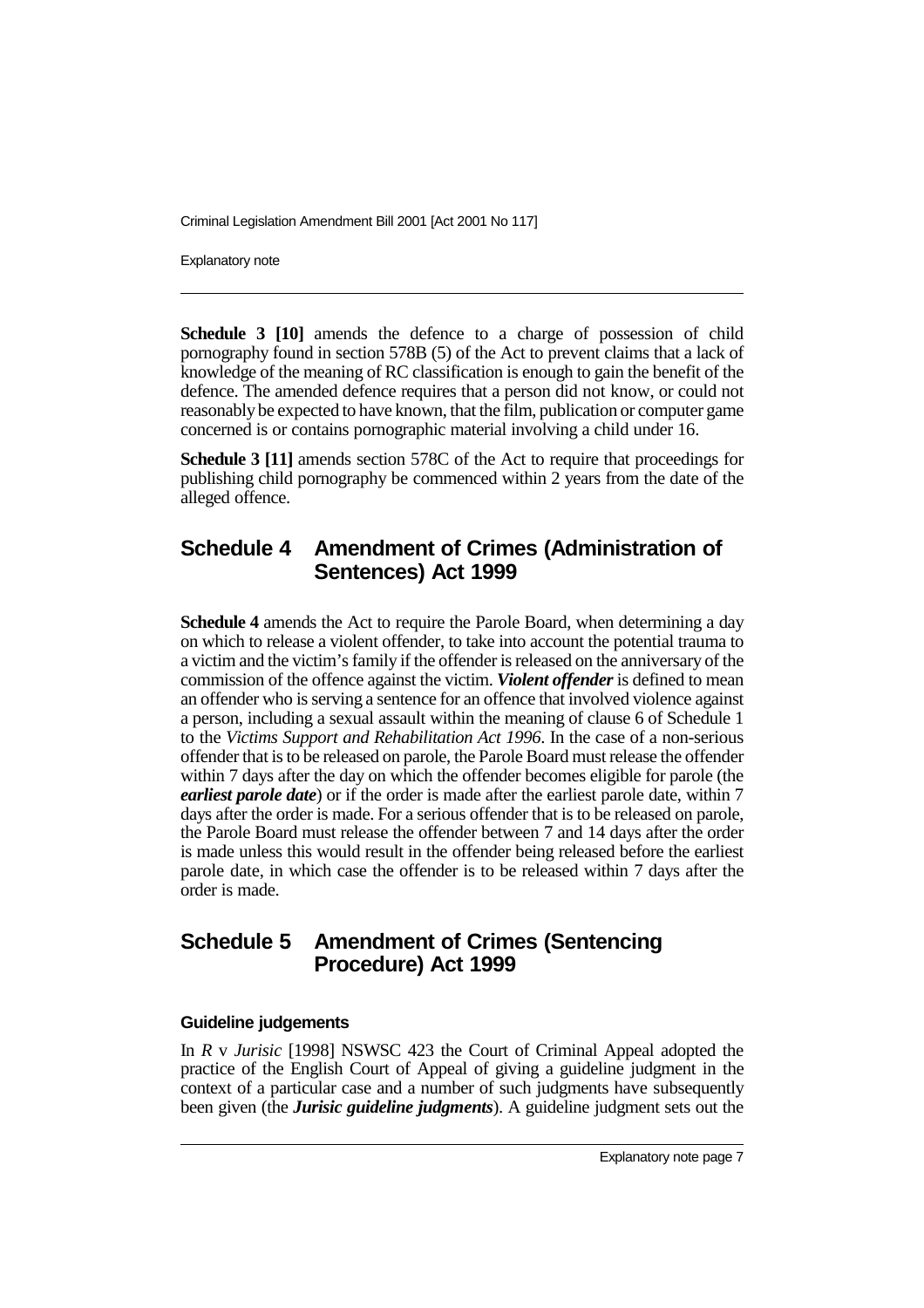Explanatory note

guidelines for the sentencing of offenders. Such guidelines are intended to be indicative only and are not intended to be applied in every case as if they were rules binding on judges. However, guidelines help ensure consistency in sentencing decisions.

The Court of Criminal Appeal considered that it had power and jurisdiction to give guideline judgments under sections 5D and 12 of the *Criminal Appeal Act 1912* but, in a recent joint judgment of the High Court, Gaudron, Gummow and Hayne JJ expressly held that those provisions did not authorise the giving of guideline judgments (*Wong* v *The Queen* [2001] HCA 64 at para [84].

Division 3 of Part 4 of the *Crimes (Sentencing Procedure) Act 1999* currently contains provisions enabling the Attorney General to apply to the Court at any time (rather than in the context of a particular case) to ask it to exercise its power and jurisdiction to give a guideline judgment in respect of a specified offence or category of offences). The proposed amendments to that Division:

- (a) statutorily confirm that the Court also has power and jurisdiction to give Jurisic guideline judgments (**Schedule 5 [5]**, proposed section 37A), and
- (b) validate any previously given Jurisic guideline judgments that could have been given if proposed section 37A had been in force when they were given and preserves the effect of those judgments (**Schedule 5 [14]**, proposed clause 41 of Schedule 2).

Consequential amendments are made to ensure that guideline judgments (whether given on application of the Attorney General or on the Court's own motion) may be reviewed, varied or revoked in any subsequent guideline judgment of the Court (**Schedule 5 [5]**, proposed section 37B) and provision is made concerning the relationship of guidelines and other sentencing matters (**Schedule 5 [8]**, proposed section 42A).

**Schedule 5 [2]** also amends the definition of *guideline proceedings* in section 36 of the Act. This will have the effect of enabling the Senior Public Defender and Director of Public Prosecutions to intervene not only, as at present under sections 38 and 39 of the Act, in proceedings on an application for a guideline judgment but also where the Court proposes to give a guideline judgment on its own motion.

**Schedule 5 [6]** (proposed section 39A) will enable the Attorney General to intervene in such proceedings.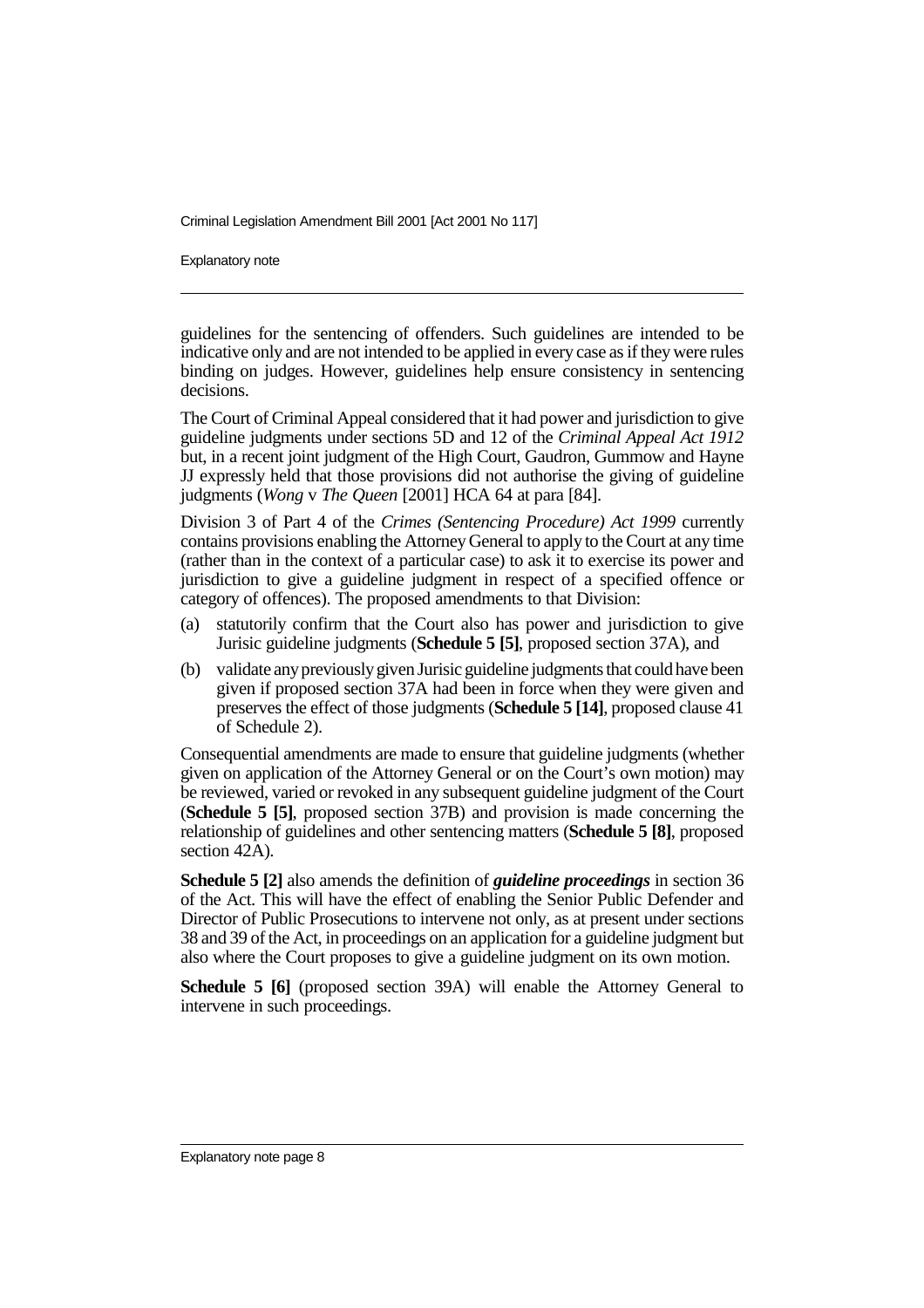Explanatory note

#### **Parole supervision**

**Schedule 5 [9]** amends section 51 of the Act to prevent a court placing a supervision condition on a parole order that is related to a sentence that is to be served by way of periodic detention. If such a condition is included on a parole order and the sentence is subsequently served by way of periodic detention, the condition ceases to have effect.

**Schedule 5 [15]** applies the amendment to existing parole orders.

#### **Escape from lawful custody**

**Schedule 5 [10]** and **[11]** amend sections 55 and 57 of the Act to clarify that for the purposes of assessing whether a sentence should be served concurrently or consecutively, any escape by an offender while an inmate of a correctional centre, whether or not the escape itself is from a correctional centre, is to be considered an escape from lawful custody.

#### **Change of address**

**Schedule 5 [12]** amends section 95 of the Act to remove the need for a person on a good behaviour bond to inform the registrar or clerk of the court of any change in the person's residential address.

#### **Savings and transitional**

**Schedule 5 [13] enables regulations to be made of a savings or transitional nature.** 

# **Schedule 6 Amendment of Criminal Appeal Act 1912**

**Schedule 6 [1]** enables the Court of Criminal Appeal, when it quashes or varies a sentence on appeal, to also quash or vary other sentences passed on the offender in respect of other offences dealt with at the trial even though those other sentences were not the subject of an appeal. As a result, when the Court of Appeal quashes or varies a sentence imposed on an offender sentenced for multiple offences (for example, because the sentence appealed against was manifestly inadequate or excessive), the Court will be able to adjust the other sentences imposed on the offender to ensure that the totality of the sentences adequately reflects the criminality of the offender's conduct.

The Court of Criminal Appeal indicated the desirability of such a provision in its decision in *R v Itamua* [2000] NSWCCA 502.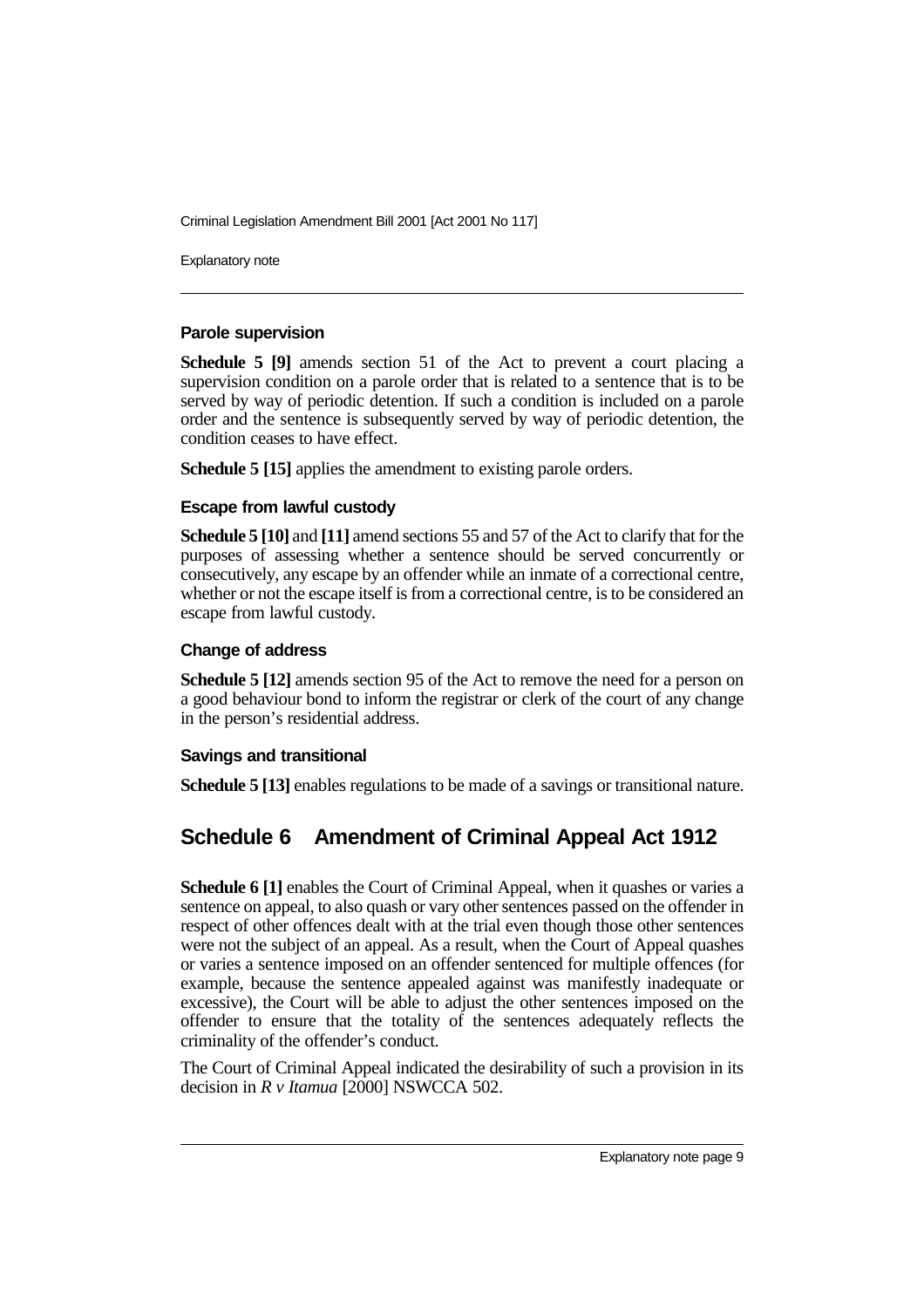Explanatory note

**Schedule 6 [3]** revises the procedure by which an appeal, or an application for leave to appeal, against a person's conviction or sentence is made. Proposed section 10 requires notice of intention to appeal, or notice of intention to apply for leave to appeal, to be given to the Court of Criminal Appeal within 28 days after the conviction or sentence appealed against. The Court may extend the time within which the notice is required to be given. The subsequent appeal, or application for leave to appeal, is to be made in accordance with the rules of the Court. At present section 10 requires an appeal or an application for leave to appeal to be lodged within 28 days of the conviction or sentence. **Schedule 6 [2]** and **[5]**–**[8]** make consequential amendments.

**Schedule 6 [4]** omits a provision requiring the registrar of the Court of Criminal Appeal to obtain documents, exhibits and other things necessary for the appeal and provides instead for the matter to be dealt with by the rules of the Court.

**Schedule 6 [9]** provides for matters of a transitional nature.

### **Schedule 7 Amendment of Criminal Procedure Act 1986**

#### **Sentencing options for knowingly harbouring an escapee**

**Schedule 7 [1]** amends section 27 of the Act to remove the limitation on sentencing options available to a Local Court when dealing with the offence of knowingly harbouring an escapee under section 310G of the *Crimes Act 1900*.

#### **Back up and related offences**

**Schedule 7 [2]** and **[3]** amend section 36 of the Act to require that all charges for back up offences and related offences be transferred to the court to which the person has been committed for trial along with the certificate specifying each back up offence and related offence.

**Schedule 7 [4]**–**[8]** amend section 37 of the Act to require the court that is hearing an indictable offence to deal with all back up offences and related offences unless to do so would not be in the interests of justice.

**Schedule 7 [9]** substitutes section 39 of the Act to require that all back up offences and related offences that are not dealt with by the court that is hearing the indictable offence to be remitted back to a Local Court.

**Schedule 7 [11]** enables regulations to be made of a savings or transitional nature.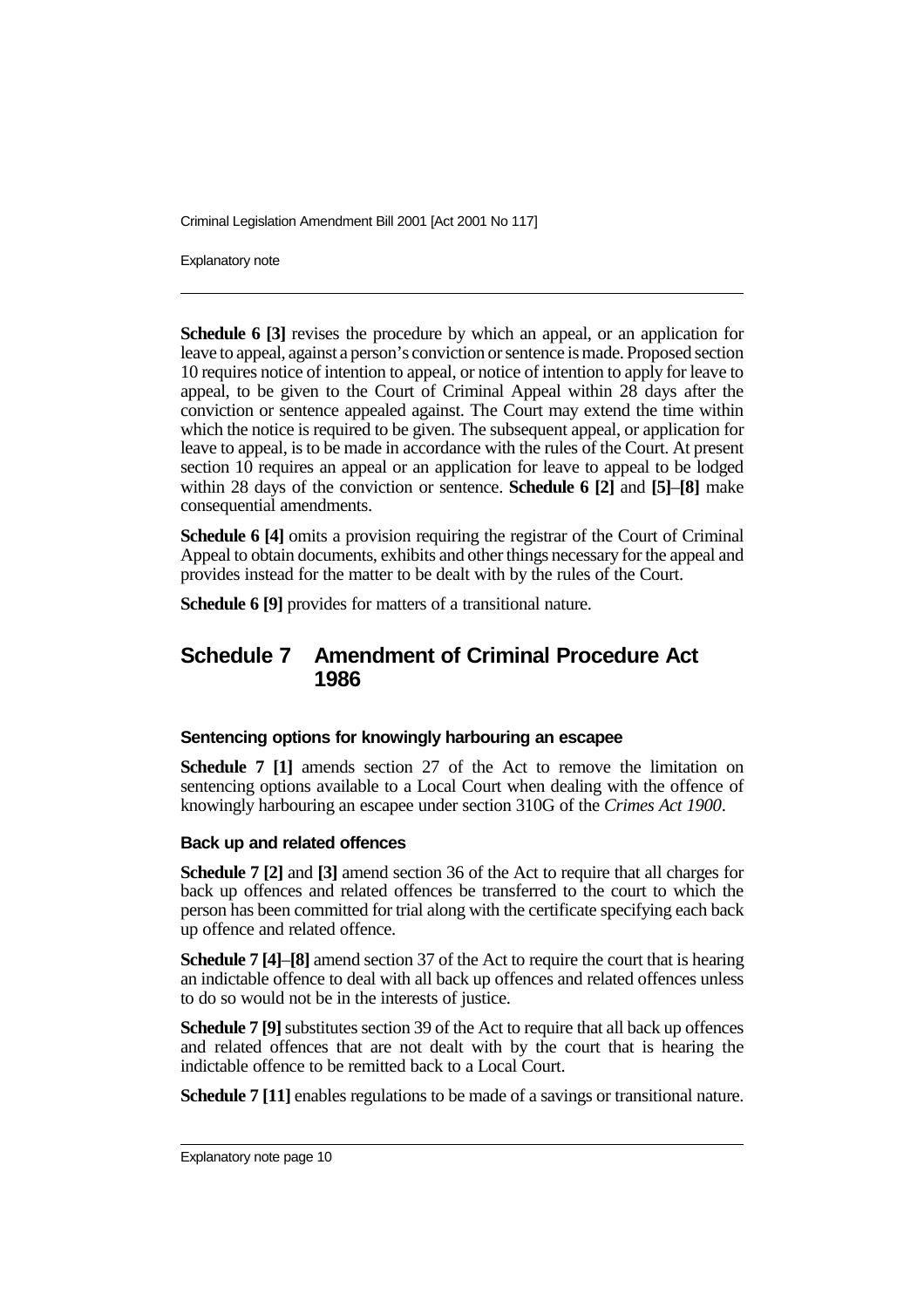Explanatory note

# **Schedule 8 Amendment of Drug Misuse and Trafficking Act 1985**

**Schedule 8** amends section 24A of the Act to permit regulations to be made with respect to the cash sale of precursors. This is currently addressed by the *Poisons and Therapeutic Goods Regulation 1994* (see **Schedule 11**).

### **Schedule 9 Amendment of Evidence (Children) Act 1987**

**Schedule 9 [1]** amends section 11 of the Act to permit a child of 16 or more, but less than 18, years of age to give evidence in chief in the form of a recording of certain previous representations made in the course of an interview when under the age of 16.

**Schedule 9 [2]** amends section 18 of the Act to permit a child witness of 16 or more, but less than 18, years of age to give evidence by closed-circuit television or other similar prescribed technology in relation to certain proceedings involving personal assault or apprehended violence orders if the child was under 16 when the charge for the personal assault was laid.

**Schedule 9 [3]** enables regulations to be made of a savings or transitional nature.

# **Schedule 10 Amendment of Occupational Health and Safety Act 2000**

**Schedule 10** makes an amendment to the Act consequential on the amendments to the *Crimes (Sentencing Procedure) Act 1999* relating to guideline judgments (see **Schedule 5**).

# **Schedule 11 Amendment of Poisons and Therapeutic Goods Regulation 1994**

**Schedule 11** omits clause 131A of the Regulation that relates to the cash sale of drug precursors. This matter is to be dealt with in regulations under the *Drug Misuse and Trafficking Act 1985* (see **Schedule 8**).